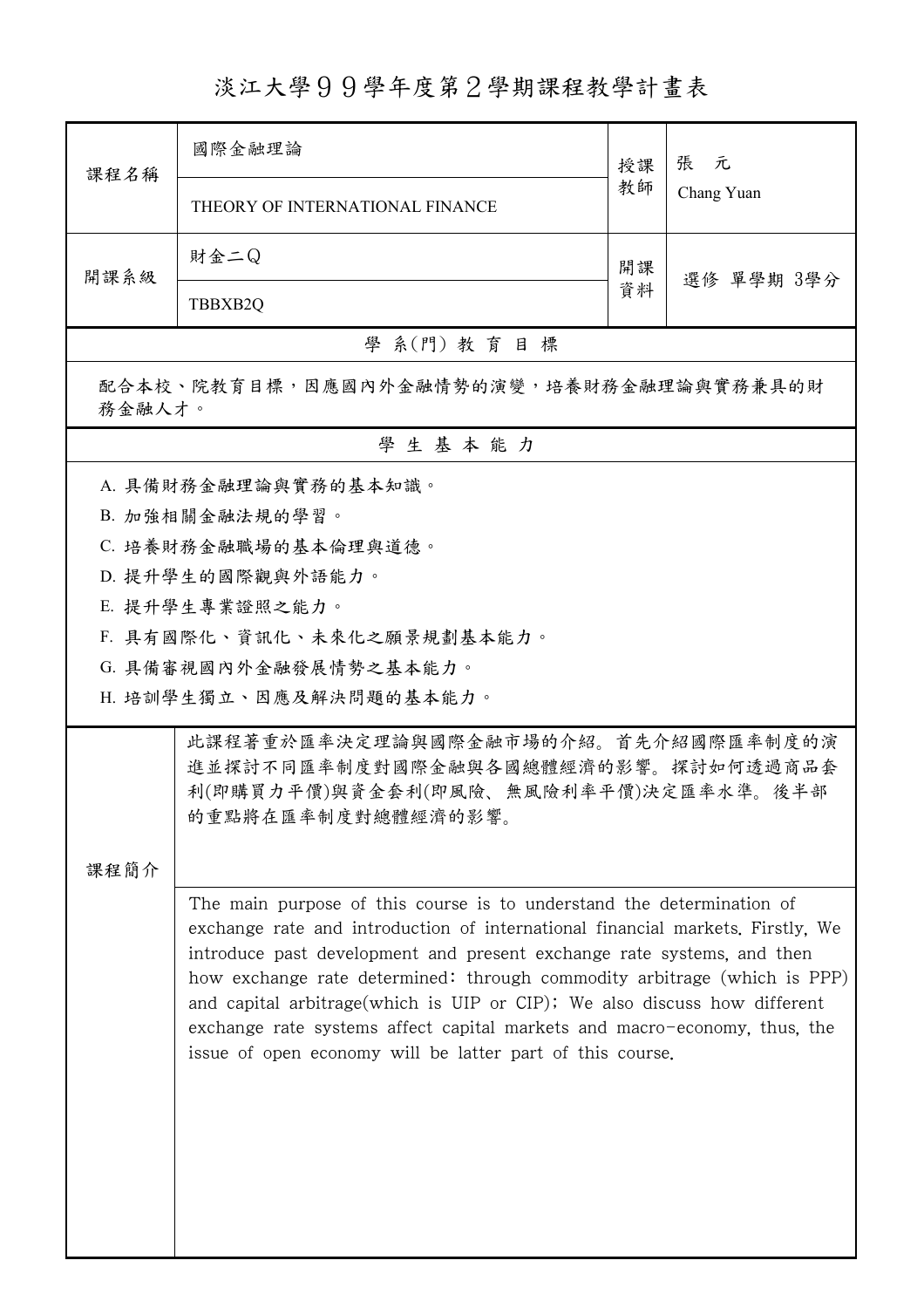本課程教學目標與目標層級、學生基本能力相關性

一、目標層級(選填): (一)「認知」(Cognitive 簡稱C)領域:C1 記憶、C2 瞭解、C3 應用、C4 分析、 C5 評鑑、C6 創造 (二)「技能」(Psychomotor 簡稱P)領域:P1 模仿、P2 機械反應、P3 獨立操作、 P4 聯結操作、P5 自動化、P6 創作 (三)「情意」(Affective 簡稱A)領域:A1 接受、A2 反應、A3 重視、A4 組織、 A5 內化、A6 實踐

二、教學目標與「目標層級」、「學生基本能力」之相關性:

 (一)請先將課程教學目標分別對應前述之「認知」、「技能」與「情意」的各目標層級, 惟單項教學目標僅能對應C、P、A其中一項。

 (二)若對應「目標層級」有1~6之多項時,僅填列最高層級即可(例如:認知「目標層級」 對應為C3、C5、C6項時,只需填列C6即可,技能與情意目標層級亦同)。

 (三)再依據所訂各項教學目標分別對應該系「學生基本能力」。單項教學目標若對應「學 生基本能力」有多項時,則可填列多項「學生基本能力」(例如:「學生基本能力」可 對應A、AD、BEF時,則均填列)。

| 序                           |                                                                     |                                                                                                                                                                                                                                                                                     | 相關性                   |                       |  |  |
|-----------------------------|---------------------------------------------------------------------|-------------------------------------------------------------------------------------------------------------------------------------------------------------------------------------------------------------------------------------------------------------------------------------|-----------------------|-----------------------|--|--|
| 號                           | 教學目標(中文)                                                            | 教學目標(英文)                                                                                                                                                                                                                                                                            | 目標層級                  | 學生基本能力                |  |  |
|                             | 學生將能夠瞭解國際金融理論所包<br>含的理論、制度發展與實證議<br>題. 使其在全球化的時代下瞭解全<br>球總體經濟與金融脈動。 | Students will be able to<br>understand the theory.<br>institutional development and<br>empirical issues of<br>international finance. Under<br>the era of globalization, our<br>students would familiar about<br>hot macro-economic and<br>macro-finance issues around<br>the world. | C <sub>4</sub>        | <b>ACDFGH</b>         |  |  |
| $\mathcal{D}$               | 學生將能夠對於較深入的學理及公<br>式推導,進行演練,以致於能增進<br>未來更深入議題的扎實基礎。                 | Students will be able to<br>learn, derive and practice<br>advanced formulas of<br>international macroeconomics<br>in order to get firm<br>foundation in depth with<br>advanced topics in future<br>leaning career.                                                                  | C4                    | <b>ADFGH</b>          |  |  |
| $\overline{\mathcal{E}}$    | 學生將能夠在瞭解國際經濟或國際<br>金融研究議題的情況下, 實際搜集<br>資料並利用電腦統計軟體進行分<br>析、解讀與應用。   | Students will be able to<br>discover popular international<br>finance issues, collect the<br>data, employ the computer<br>program to get and interpret<br>the empirical results.                                                                                                    | C <sub>4</sub>        | <b>ADFGH</b>          |  |  |
|                             | 教學目標之教學策略與評量方法                                                      |                                                                                                                                                                                                                                                                                     |                       |                       |  |  |
| 序<br>號                      | 教學目標                                                                | 教學策略                                                                                                                                                                                                                                                                                |                       | 評量方法                  |  |  |
| $\mathbf{1}$                | 學生將能夠瞭解國際金融理論所包<br>含的理論、制度發展與實證議<br>題, 使其在全球化的時代下瞭解全<br>球總體經濟與金融脈動。 | 課堂講授                                                                                                                                                                                                                                                                                | 出席率、討論、小<br>考、期中考、期末考 |                       |  |  |
| $\mathcal{D}_{\mathcal{L}}$ | 學生將能夠對於較深入的學理及公<br>式推導、進行演練、以致於能增進<br>未來更深入議題的扎實基礎。                 | 課堂講授                                                                                                                                                                                                                                                                                |                       | 出席率、討論、小<br>考、期中考、期末考 |  |  |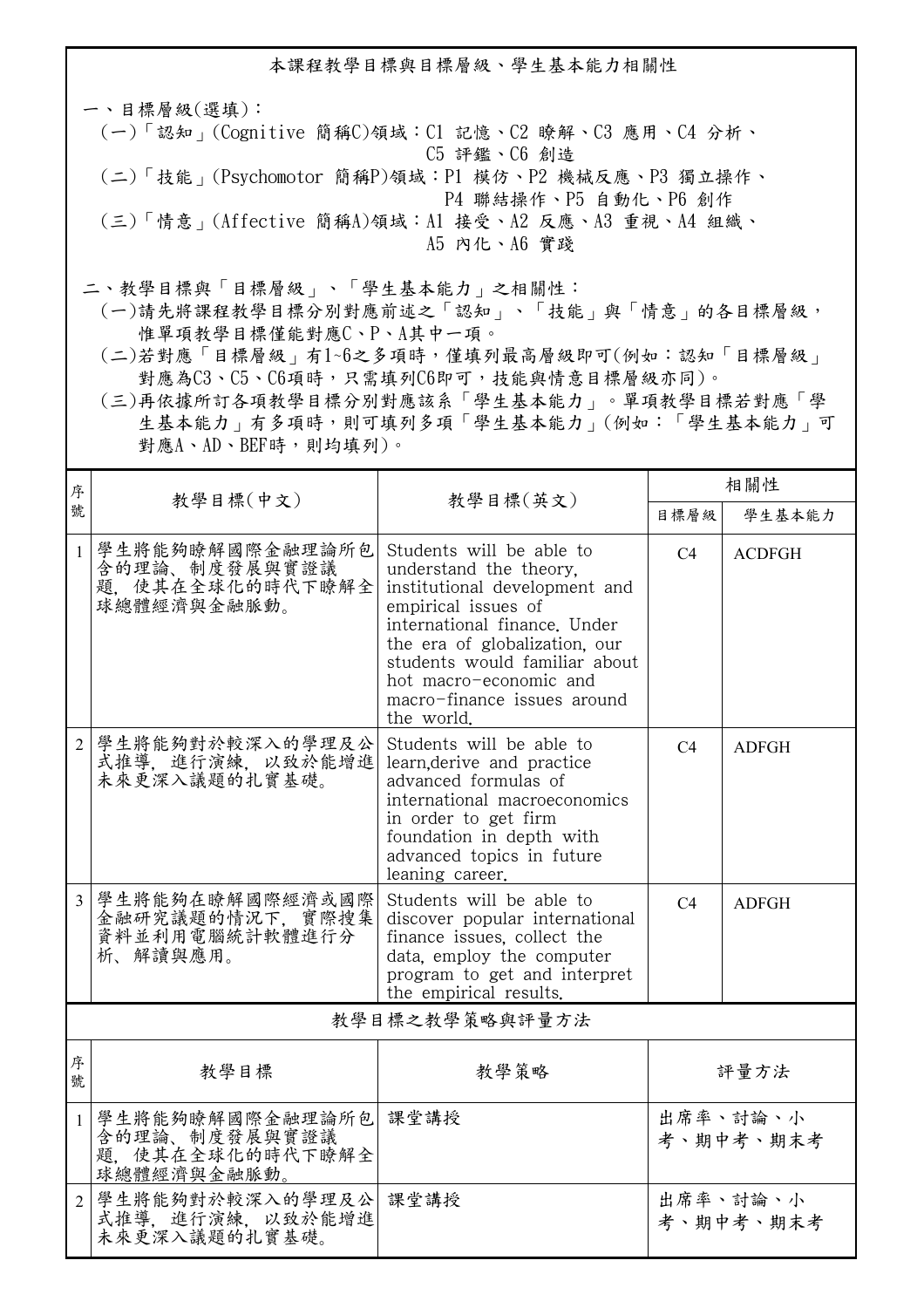| $\overline{3}$          | 析、解讀與應用。                   | 學生將能夠在瞭解國際經濟或國際<br>課堂講授<br>金融研究議題的情況下, 實際搜集<br>資料並利用電腦統計軟體進行分 | 出席率、討論、小<br>考、期中考、期末考 |  |  |  |
|-------------------------|----------------------------|---------------------------------------------------------------|-----------------------|--|--|--|
|                         | 授課進度表                      |                                                               |                       |  |  |  |
| 週<br>次                  | 日期起訖                       | 内 容 (Subject/Topics)                                          | 備註                    |  |  |  |
| 1                       | $100/02/14$ ~<br>100/02/20 | 國際金融體制之變遷(1)                                                  |                       |  |  |  |
| 2                       | $100/02/21$ ~<br>100/02/27 | 國際金融體制之變遷(2)                                                  |                       |  |  |  |
| 3                       | $100/02/28$ ~<br>100/03/06 | 國際收支與總體經濟(1)                                                  |                       |  |  |  |
| 4                       | $100/03/07$ ~<br>100/03/13 | 國際收支與總體經濟(2)                                                  |                       |  |  |  |
| 5                       | $100/03/14$ ~<br>100/03/20 | 即期外匯市場與即期匯率                                                   |                       |  |  |  |
| 6                       | $100/03/21$ ~<br>100/03/27 | 遠期外匯市場與遠期匯率(1)                                                |                       |  |  |  |
| 7                       | $100/03/28$ ~<br>100/04/03 | 遠期外匯市場與遠期匯率(2)                                                |                       |  |  |  |
| 8                       | $100/04/04$ ~<br>100/04/10 | 匯率選擇權(1)                                                      |                       |  |  |  |
| 9                       | $100/04/11$ ~<br>100/04/17 | 匯率選擇權(2)                                                      |                       |  |  |  |
| 10                      | $100/04/18$ ~<br>100/04/24 | 期中考試週                                                         |                       |  |  |  |
| 11                      | $100/04/25$ ~<br>100/05/01 | 外幣期貨與換匯(1)                                                    |                       |  |  |  |
| 12                      | $100/05/02$ ~<br>100/05/08 | 外幣期貨與換匯(2)                                                    |                       |  |  |  |
| 13                      | $100/05/09$ ~<br>100/05/15 | 國際貿易與匯兌                                                       |                       |  |  |  |
| 14                      | $100/05/16$ ~<br>100/05/22 | 國際收支與貶值理論(1)                                                  |                       |  |  |  |
| 15                      | $100/05/23$ ~<br>100/05/29 | 國際收支與貶值理論(2)                                                  |                       |  |  |  |
| 16                      | $100/05/30$ ~<br>100/06/05 | 開放體系總體經濟分析(1)                                                 |                       |  |  |  |
| 17                      | $100/06/06$ ~<br>100/06/12 | 開放體系總體經濟分析(2)                                                 |                       |  |  |  |
| 18                      | $100/06/13$ ~<br>100/06/19 | 期末考試週                                                         |                       |  |  |  |
| 請尊重智慧財產權<br>修課應<br>注意事項 |                            |                                                               |                       |  |  |  |
|                         |                            |                                                               |                       |  |  |  |